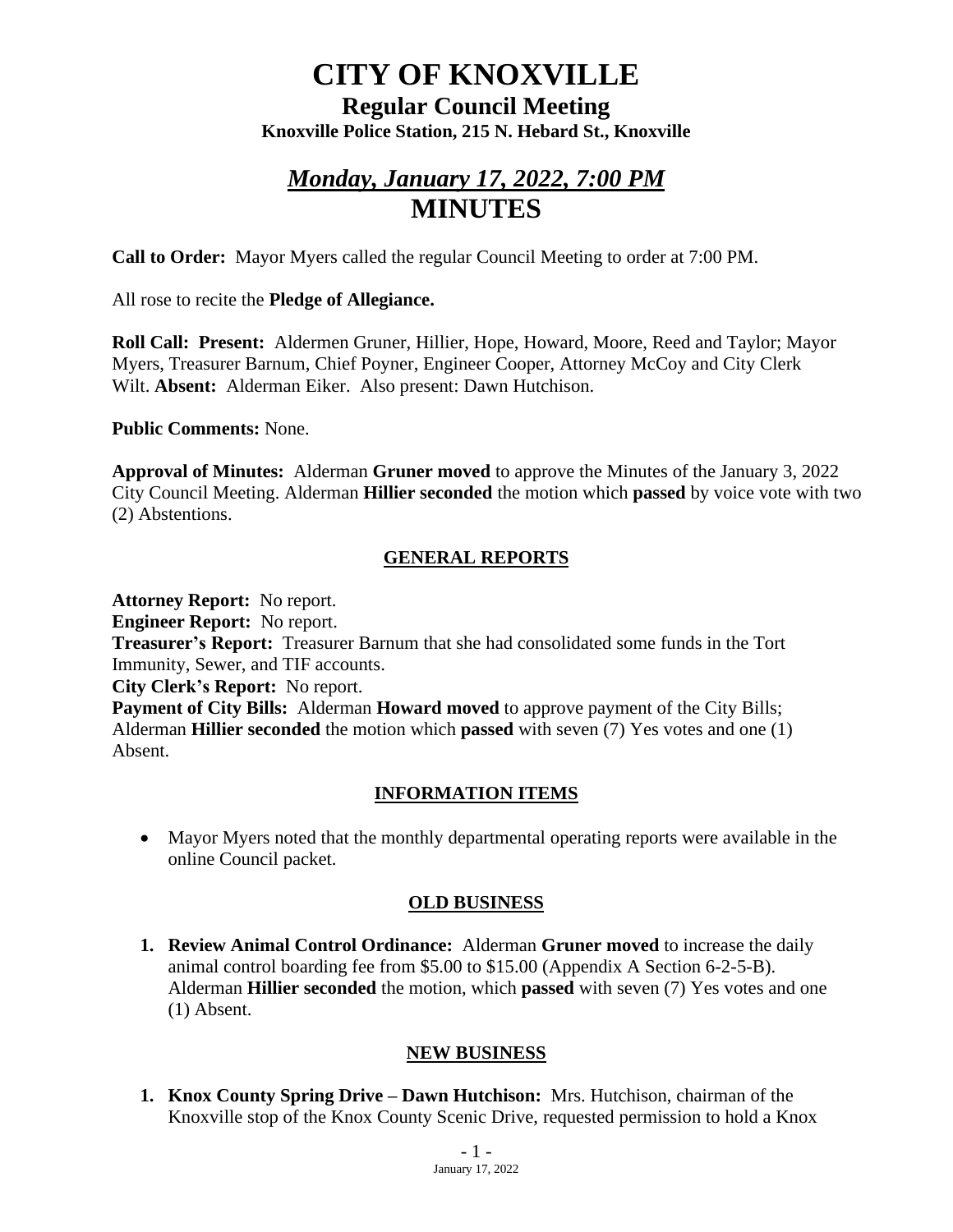# **CITY OF KNOXVILLE Regular Council Meeting Knoxville Police Station, 215 N. Hebard St., Knoxville**

County Spring Drive on May 7-8, 2022, in conjunction with the Spoon River Spring Drive, with a similar format to the Drive held each fall. Alderman **Gruner moved** to allow Knoxville to participate in the Knox County Spring Drive. Alderman **Hillier seconded** the motion, which passed by voice vote with no dissent.

- **2. Interconnection Agreement Between Ameren and Wastewater Treatment Plant:** Mayor Myers noted that this solar power project was still moving forward, and shared documents that he had been approving in the process. The general consensus was that the City continue with this project.
- **3. New City Hall Addition Message Sign:** Clerk Wilt presented bids from Galesburg Sing and Lighting for a message board sign to possibly be placed at or near the City Hall addition. The item will be discussed at the February 7, 2022 Council meeting.
- **4. City Hall/Historic Sites Cleaning:** Current contracted City Hall custodian Renee Curry is retiring January 19, 2022. Historic Sites contracted custodian Debra Rainey is interested in adding City Hall to her contract. Clerk Wilt will discuss employment options with Mrs. Rainey to potentially become a part time employee instead of working on contract.

### **Mayor's Report:**

- There needs to be a long range maintenance plan implemented for city water and sewer lines.
- The security window and bathroom tile replacements are pending in the City Hall addition, causing the January 27 moving date to be pushed back.
- The process to extend the life of the current TIF district will be starting soon.
- Appropriations will be discussed starting in March. The cost of a new water truck will need to be appropriated.
- The next regularly scheduled Council meeting will be held on Monday, February 7, 2022 at 7:00 pm.

# **Committee Reports**

- **Administration:** No report.
- **Cemetery:** No report.
- **Economic Development:** No report.
- **Parks:** No report.
- **Police:** No report.
- **Sanitation:** No report.
- **Streets:** No report.
- **Water/Sewer:** No report.

**Adjourn:** At 7:44 PM, Alderman **Gruner moved** to Adjourn the Meeting; Alderman **Hillier seconded** the motion, which **passed** by voice vote with no dissent. The meeting was adjourned.